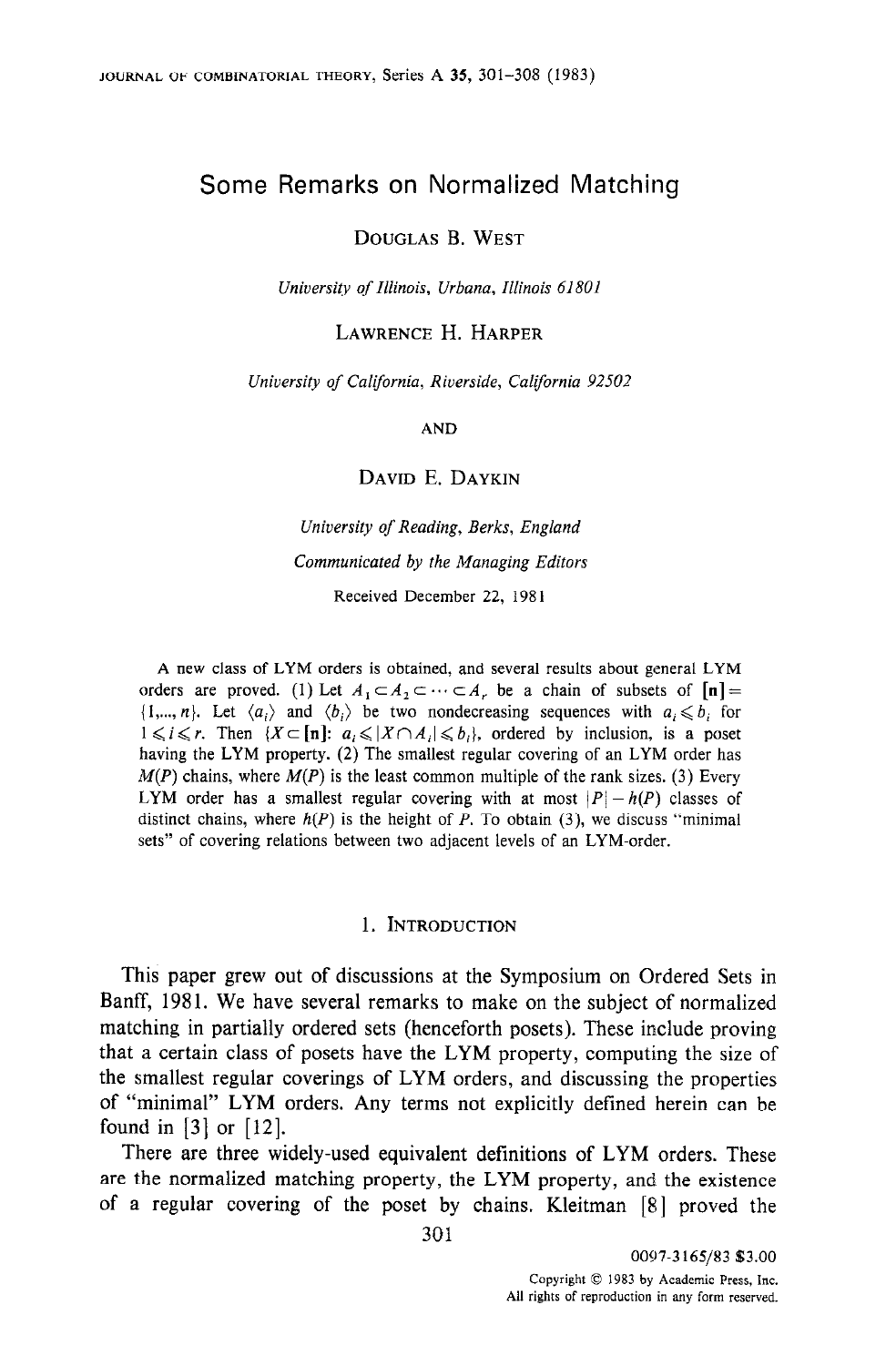equivalence of these properties: we will define them as needed. The most commonly used definition is via the LYM inequality  $[10, 11, 13]$ . A ranked poset has the LYM *property* if any antichain  $F \subset P$  satisfies the following inequality, called the LYM inequality:

$$
\sum_{x \in F} \frac{1}{N_x} \leqslant 1,
$$

where  $N_x$  is the size of the rank containing x. In this paper, the other equivalent characterizations will be of more use.

Our new class of posets includes a class shown to be LYM by Lih [9]. Let  $S(X)$  consist of the subsets of a set X, ordered by inclusion, and let  $[n] =$  $\{1,...,n\}$ . Given a fixed subset  $A \subset [n]$ , Lih proved that the subposet  $P \subset S([n])$  defined by  $P = \{X \subset [n]: X \cap A \neq \emptyset\}$  is an LYM order. He proved this using an early theorem due to Harper [6] (see also Hsieh and Kleitman [7]), which gave sufficient conditions for the poset given by the direct product of two LYM orders to be an LYM order. We will use this theorem, henceforth called the "product theorem," to show that posets in a more general class of posets including Lih's posets are all LYM orders. First, we note that Griggs [5] used the product theorem to obtain a different generalization of Lih's result. Take a partition of  $[n]$  into blocks  $B_1, ..., B_r$ . For each block take an arithmetic sequence  $\{a_i + jb_j : j \ge 0\}$ . Let P be the subsets  $X \subseteq [n]$  such that for all i the size of  $X \cap B_i$  is in the ith arithmetic sequence. Griggs proved that  $P$  is always an LYM order. Our generalization of Lih's result is Theorem 1. There are similarities in statement and proof between Griggs' theorem and this theorem. However, we have not found a common generalization.

THEOREM 1. Let  $A_1 \subset A_2 \subset \cdots \subset A_r$  be a chain in  $S([n])$ . Let  $\langle a_i \rangle$  and  $\langle b_i \rangle$  be two nondecreasing sequences with  $a_i \leqslant b_i$  for  $1 \leqslant i \leqslant r$ . Let  $P =$  ${X \subseteq [n]: a_i \leqslant |X \cap A_i| \leqslant b_i}$ . Then P is an LYM order, and in fact the rank sizes  $N_0, N_1, \dots$  of P satisfy  $N_k^2 \ge N_{k-1}N_{k+1}$ .

After proving this theorem, we will discuss other aspects of LYM orders. We show that the smallest regular coverings of an LYM order have  $M(P)$ chains, where  $M(P)$  is the least common multiple of the rank sizes. This leads us to discuss "minimal" LYM orders, which are posets from which no covering relations can be discarded without losing the LYM property. We point out several characteristics of such posets. This enables us to obtain an upper bound on the smallest number of distinct chains in a regular covering of any LYM order. If  $h(P)$  is the height of P (one less than the number of ranks), then P has a regular covering with at most  $|P| - h(P)$  distinct chains. Finally, we note that minimal LYM orders might be useful in studying a well-known open question about LYM orders. It is conjectured that all LYM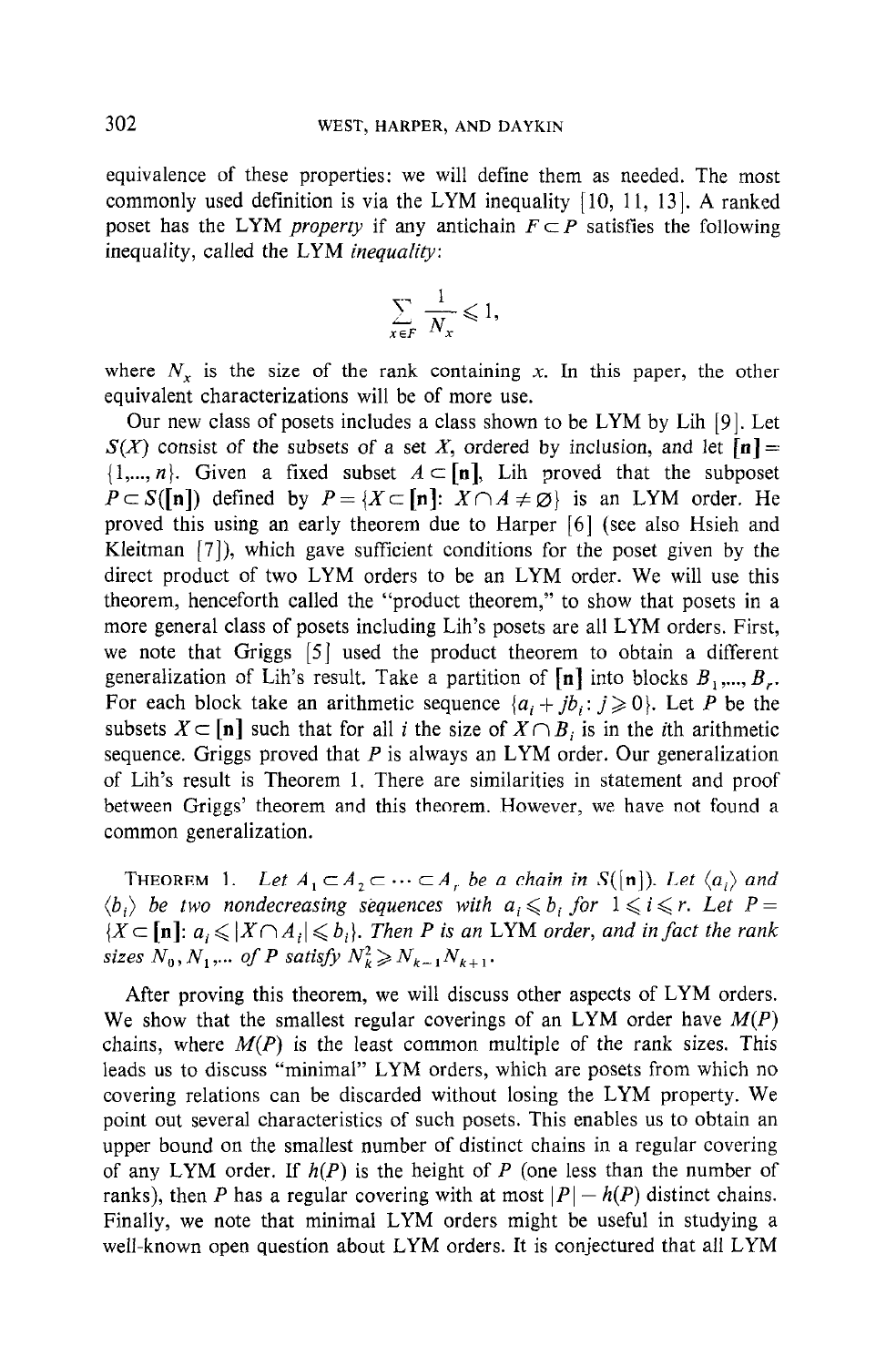orders have "completely saturated partitions" (see  $[2, 4, 12]$ ). This is true if and only if all *minimal* LYM orders have completely saturated partitions, which was our original motivation for studying these orders.

#### 2. PROOF OF THEOREM 1

We prove Theorem 1 by induction on  $n$  and  $r$ . We will use the normalized matching property instead of the equivalent LYM property, since it is a local property more susceptible to proof by induction. Let  $P_k$  be the set of elements in the kth rank of P, and let  $N_k = |P_k|$ . A ranked poset P has the normalized matching property (introduced by Graham and Harper [1]) if, whenever  $F \subset P_k$  and  $F^*$  is the subset of  $P_{k+1}$  consisting of the elements of  $P_{k+1}$  covering elements of F, it holds that

$$
\frac{|F|}{N_k} \leqslant \frac{|F^*|}{N_{k+1}}.
$$

Our induction is an easy consequence of the product theorem, which we now describe. The *direct product* of two posets Q and R is  $\{(a, b): a \in Q, b \in R\}$ , ordered by  $(a, b) \leqslant (c, d)$  iff  $a \leqslant b$  and  $c \leqslant d$ . The theorem states that the product of two LYM orders satisfying  $N_k^2 \ge N_{k-1} N_{k+1}$  for all k is also an LYM order satisfying that property. This numerical property of the rank sizes is called *log-concavity*.

Let P be the poset specified in the statement of the theorem. For  $r = 0$ there is no restriction, and P is  $S([n])$ , which is a log-concave LYM order. Assume  $r > 0$ , and let  $\overline{A}_{r} = \ln |-A_{r}$ . There are no restrictions on the elements of [n] not contained in A<sub>n</sub>. That is, if  $X \subset \overline{A}$  and  $Y \subset A$ , with  $Y \in P$ , then  $(X \cup Y) \in P$ . Hence, P is the direct product of  $S(\overline{A}_r)$  and the subposet of  $S(A_r)$  generated by the given conditions. Call the latter poset P'.

Since  $S(\overline{A}_r)$  is a log-concave LYM order, the product theorem will yield the desired result if P' also has those properties. If  $\overline{A}_r$ , is nonempty, we apply induction on n. If  $A_r = [n]$ , let P'' be the subposet of  $S(A_r)$  obtained by dropping the restriction  $a_r \leqslant |X \cap A_r| \leqslant b_r$ . By induction on r, P'' is a logconcave LYM order. The poset  $P'$  is obtained from  $P''$  merely by deleting top ranks and bottom ranks to conform to the restriction  $a_r \leqslant |X| \leqslant b_r$ , since in this case  $A<sub>r</sub>$  is the entire set. However, deleding top or bottom ranks of a log-concave LYM order does not destroy log-concavity or the normalized matching property. This completes the proof.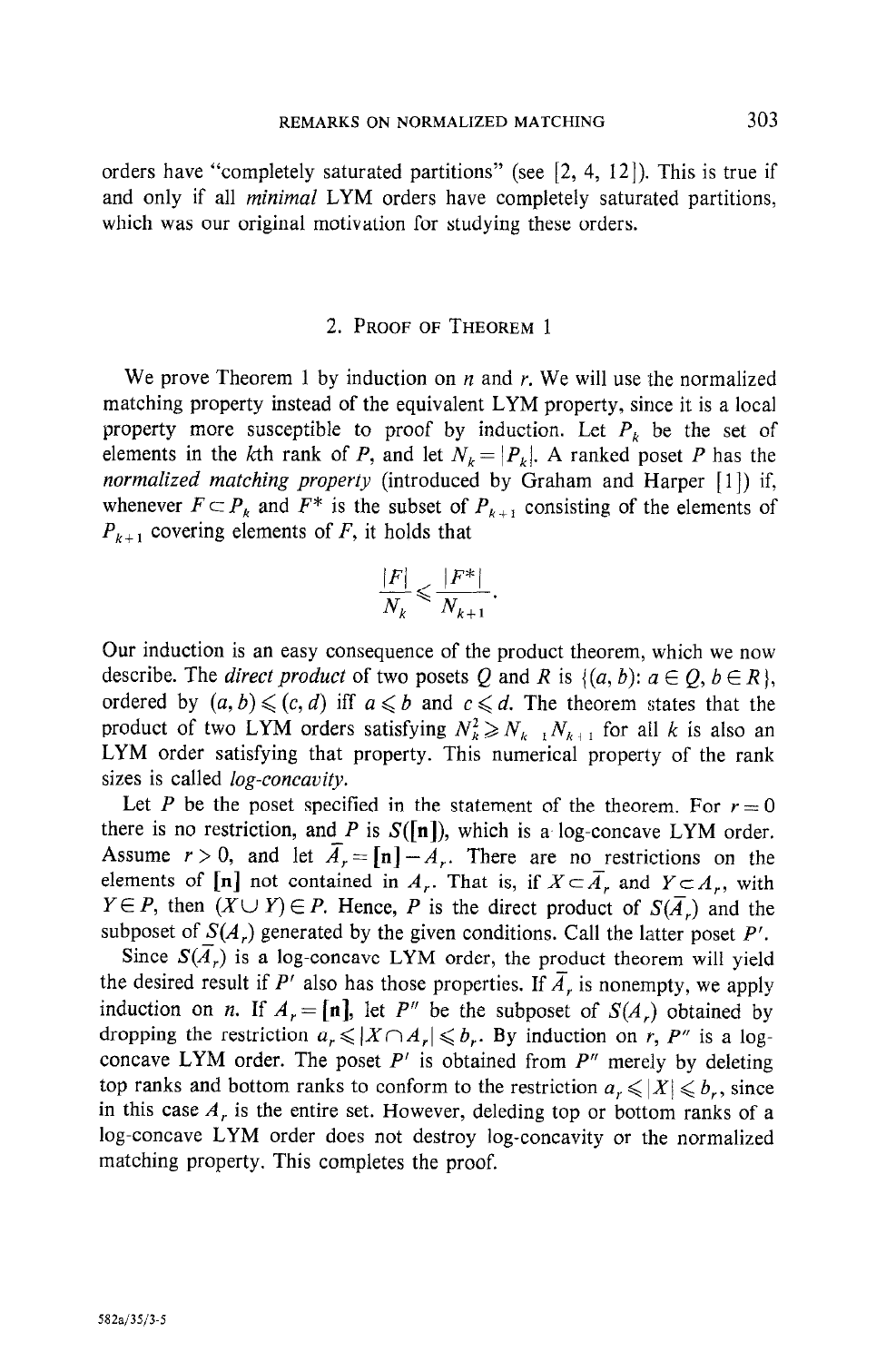## 304 WEST, HARPER, AND DAYKIN

#### 3. MINIMUM COVERINGS

The third characterization of LYM orders is by the existence of a regular covering by chains. A ranked poset has a regular covering by chains if there is a collection of chains in the poset, not necessarily distinct, such that (1) the chains intersect each rank, and (2) each element of a given rank occurs in the same proportion of the chains in the covering.

To generate regular coverings, one can use the following version of the normalized matching property, proved by Graham and Harper [1]. As before, let  $P_k$  be the kth rank of a poset P, and let  $N_k = |P_k|$ . Consider the bipartite graph generated by the covering relations between  $P_k$  and  $P_{k+1}$ . Direct the edges upward. Assign a supply of  $N_{k+1}$  to each node from  $P_k$  and a demand of  $N_k$  to each node from  $P_{k+1}$ . They proved that P is an LYM order if and only if all these transportation problems between pairs of adjacent levels have solutions. By this we mean that the associated max flow problem has as its maximum flow the sum of the supplies (or demands).

If the transportation problems have solutions, they yield integer flows for each of the edges in the Hasse diagram. Call these the standard edge labels. Note that these transportation problems need not have unique solutions; we merely pick one set of solutions. For each maximal chain in the partial order, let its weight be the product of the standard edge labels on its edges. Using these weights as the multiplicities of chains gives a regular covering. The proof of this is essentially the constructive proof that the normalized matching property implies the existence of a regular covering by chains.

Given a particular poset, solving these transportation (flow) problems is more efficient that the matching procedure Kleitman gave in [S] for generating regular coverings. However, both procedures generate regular coverings of size  $\prod_k N_k$ , which is larger than necessary.

It is easy to find ways to decrease the number of chains in this regular covering. For example, if the standard edge labels give the same label to some minimal set of edges which separate the top level from the bottom level, then those labels can be replaced by 1. Similarly, they could all be divided by a common factor. Figure 1 illustrates this with the product of two



FIGURE 1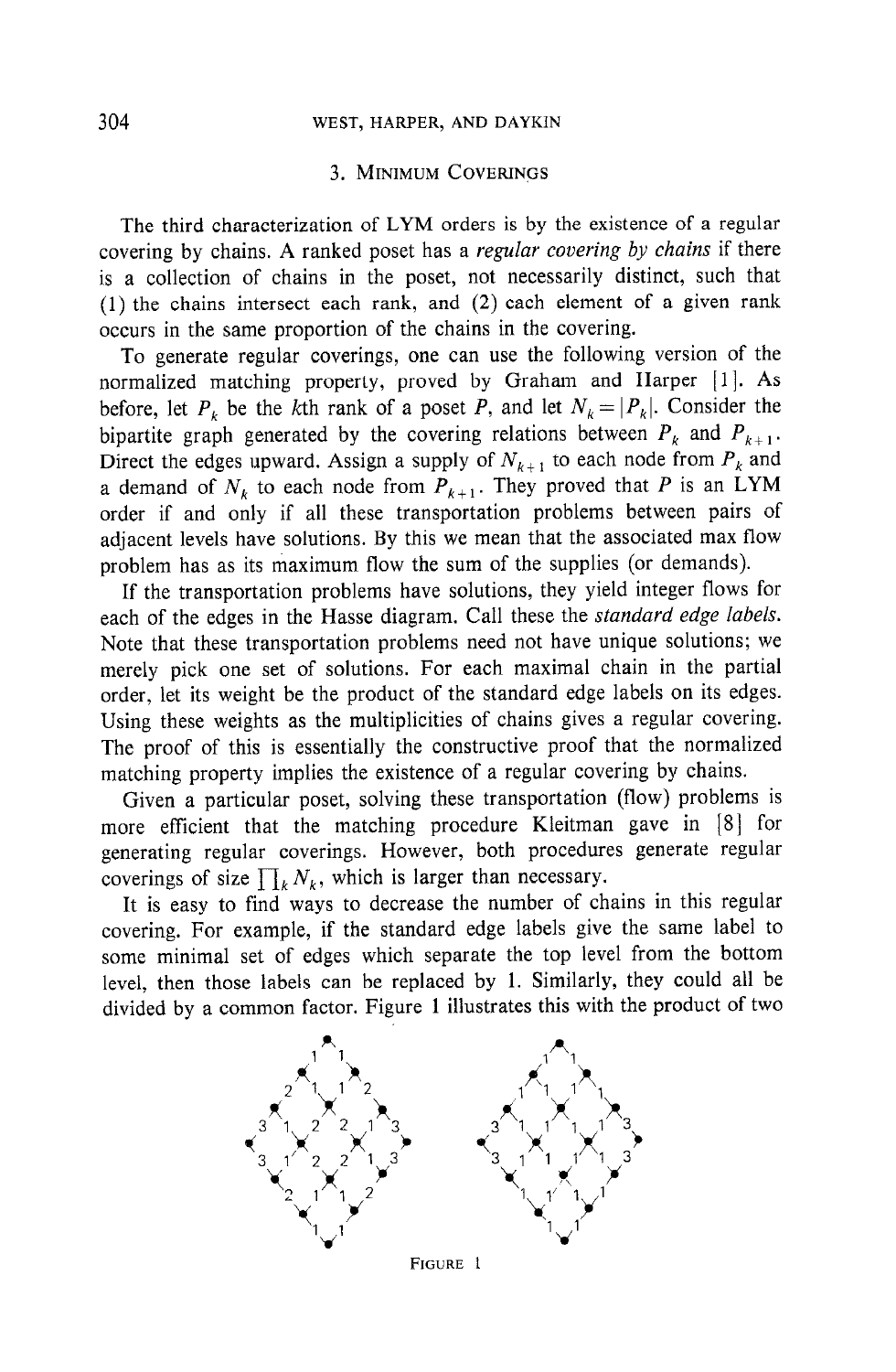4-element chains. This is the smallest example we found where the number of chains could be reduced by eliminating common factors from the edge labels of separating sets.

To generalize this example, let  $C_n$  be an *n*-element chain. For  $C_m \times C_n$ with  $n \leq m$ , the standard edge labels produce a regular covering with n!  $(n - 1)!$  chains, using  $2^{2n}$  distinct chains. Using the product of standard edge labels as chain multiplicities almost never achieves the minimum covering, though it would be interesting to know bounds on the size ratio between such coverings and the smallest regular covering. Dividing out common factors can effect some reduction in the total number of chains, but it can never decrease the number of distinct chains used in a covering.

Now we ask for the minimum number of chains in a regular covering and the minimum number of distinct chains in such a covering. An obvious lower bound on the number of chains is the least common multiple of  $\{N_k\}$ , which we call  $M(P)$ . In light of the above examples, it is surprising that this lower bound can always be achieved. In addition to solving the extremal problem, this theorem gives an alternative constructive proof that the normalized matching property implies the existence of a regular covering.

THEOREM 2. Any LYM order P has a minimum regular covering with  $M(P)$  chains.

Proof. Begin by obtaining edge labels similar to the standard edge labels, but this time use  $M(P)/N_k$  as the demand or supply for the elements in  $P_k$ . The resulting edge labels between  $P_k$  and  $P_{k+1}$  will be the standard edge labels multiplied by  $M(P)/\text{lcm}(N_k, N_{k+1})$ . Also, the *total* of the labels assigned between each pair of adjacent levels will be  $M(P)$ . Now it is easy to construct the chains. For each point in  $P_k$ , a flow of  $M(P)/N_k$  units enters from below, and the same flow departs above. Match the units of flow entering to the units leaving, in any manner. The resulting  $M(P)$  chains form a regular covering, since each element of  $P_k$  lies on  $M(P)/N_k$  of them.

Figure 2 illustrates this procedure. The regular covering has 30 chains. In contrast to the method discussed earlier, here the edge labels are not multiplied together. This explains why the covering has fewer chains.

Finding the smallest number of distinct chains in a regular covering is harder. In the next section, we will obtain an upper bound.



FIGURE 2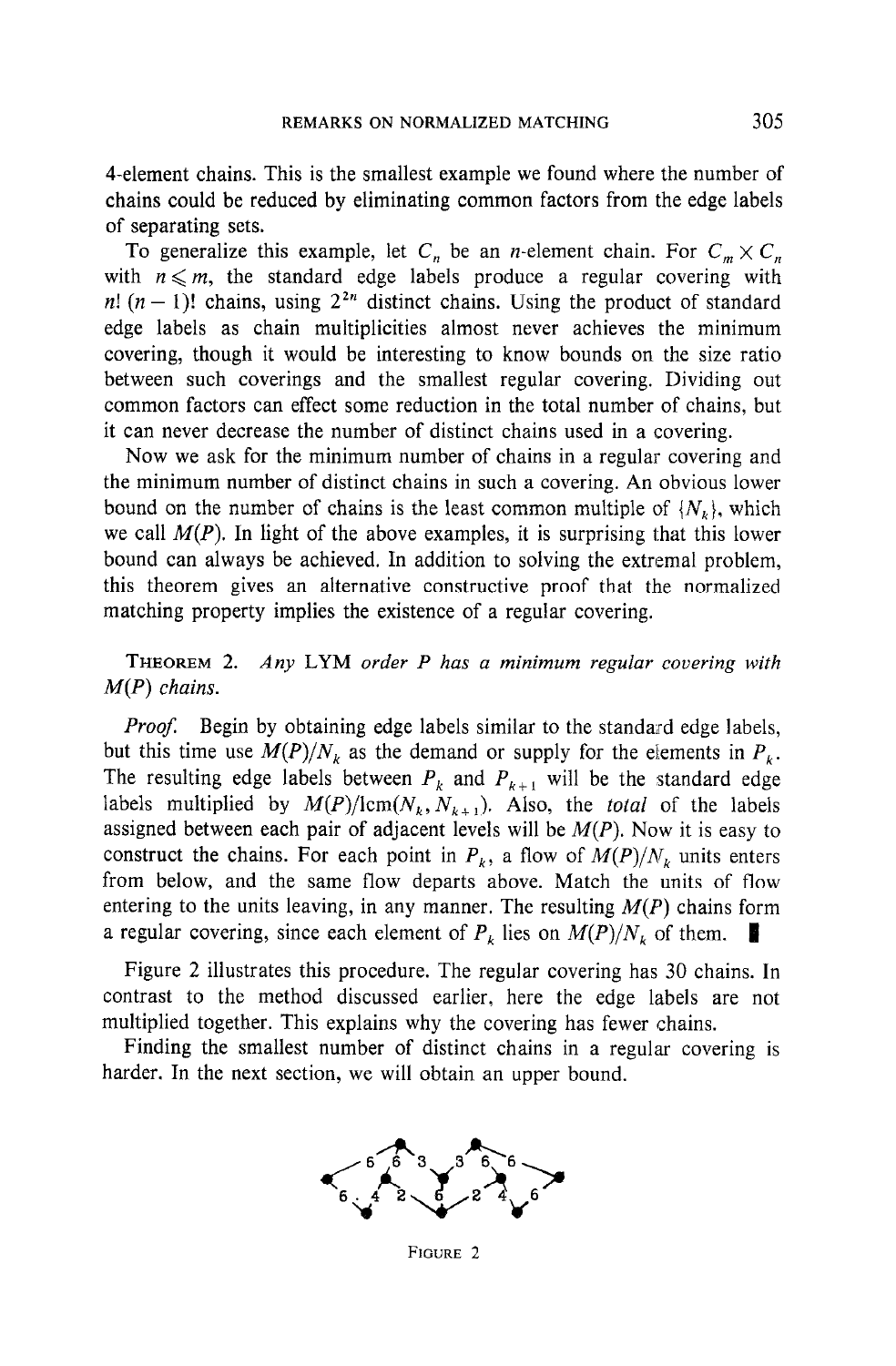## 306 WEST, HARPER, AND DAYKIN

### 4. MINIMAL LYM ORDERS

In this section we discuss the characteristics of minimal LYM orders and mention applications to minimal chain coverings and completely saturated partitions. A minimal LYM order is one for which the deletion of any covering relation in the Hasse diagram destroys the LYM property. The example at the end of Section 3 is such an LYM order, as is  $C_m \times C_n$ .

Obviously, any LYM order can be reduced to a minimal LYM order by throwing away some edges. Several properties of such an order follow easily.

REMARK 1. Let G be the bipartite graph of the relations on two adjacent ranks of a minimal LYM order, where the rank sizes are m and n. If  $m > n$ , then G is a forest having all its vertices of degree 1 in the rank with  $m$ elements. If  $m = n$ , then G is a complete matching.

*Proof.* Assign to the edges of  $G$  a set of standard edge labels obtained by solving the Graham-Harper transportation problem on these two ranks. Suppose that G has some cycle, on which the smallest label is s, appearing on edge e. The cycle has even length, so we can subtract s from the label on every edge at even distance from e and add s to every label at odd distance from e. The resulting set of labels is also a set of standard edge labels, since the flow in or out of any vertex is the same as it was before. However, now  $e$ is labeled 0 and can be dropped from G without destroying the LYM property. After eliminating all the cycles, G is a forest. If the smaller rank has a vertex of degree 1, then the set consisting of that vertex alone violates the normalized matching property.

If  $m = n$ , we eliminate cycles as before and consider a vertex of degree 1. Its neighbor has the same supply or demand requirement, so the flow on this edge completely satisfies both vertices. Thus, any other edge incident to the neighbor receives flow 0 and can be deleted from  $G$ .

REMARK 2. Let  $G$  be as above. If  $G$  consists of more than a single tree, then the two rank sizes m and n have a greatest common factor  $d > 1$ , and each tree of G contains vertices from the two ranks in the same ratio as  $m/n$ .

*Proof.* If some tree of G contains r vertices from the part of size  $m$  and  $s$ vertices from the part of size  $n$ , then by the normalized matching property vertices from the part of size  $n_i$  then  $y_i$  the normalized materials property we have  $s/n \ge r/m$  as

 $U$  is the converse does not hold. In particular, the trees or the trees or the trees or the trees or the trees or the trees or the trees or the trees or the trees or the trees or the trees or the trees or the trees or th fortunately, the converse does not not in particular, the trees of forests that can occur are not uniquely determined by the rank sizes. The smallest instance of nonuniqueness is  $(m, n) = (6, 4)$ ; Fig. 3 also illustrates. that the number of trees in  $G$  is not uniquely determined by the rank sizes.<br>Although this result is negative, we still hope for a characterization of the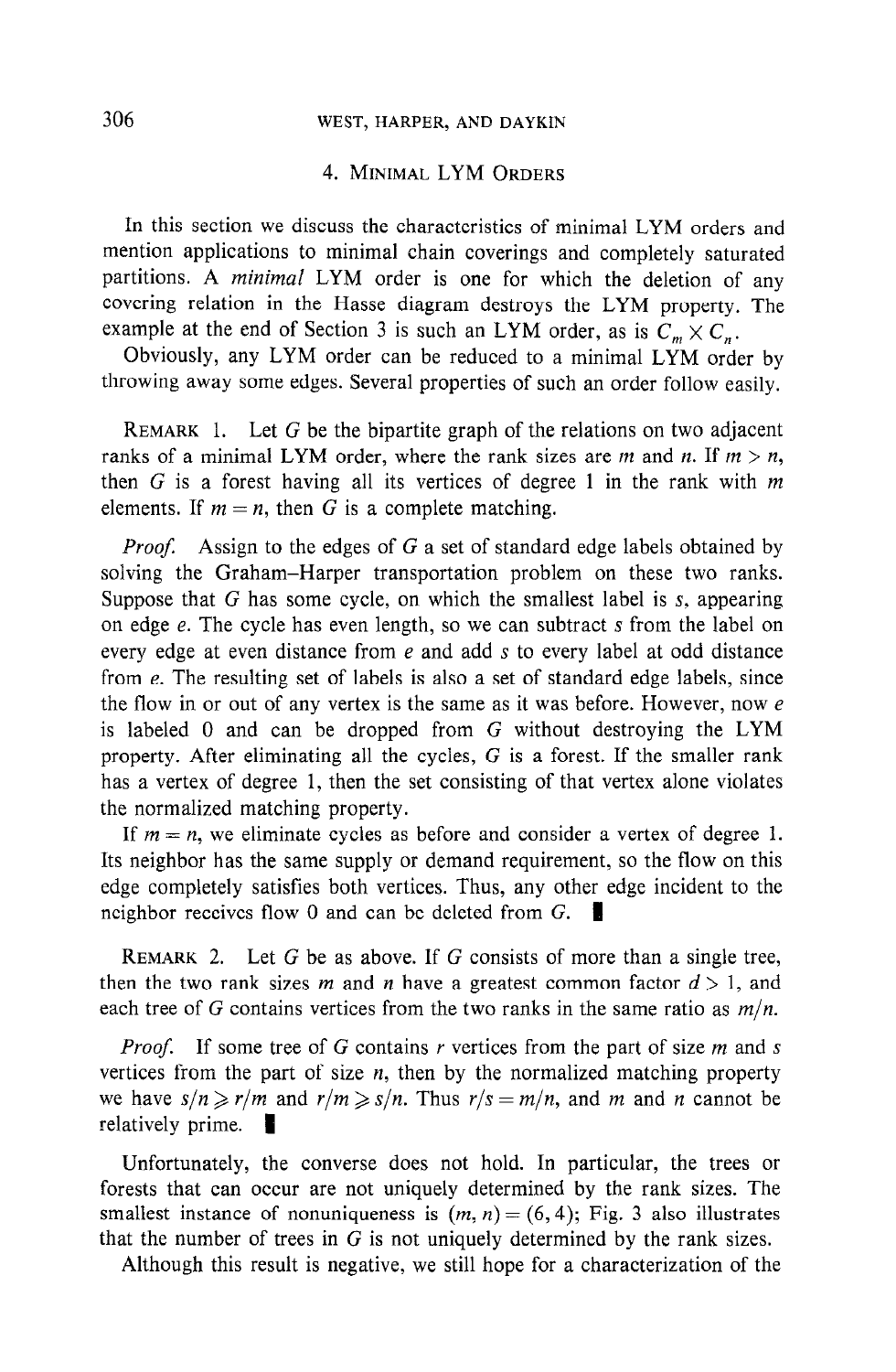

forests that can arise in minimal LYM orders. Meanwhile, we give an application of Remark 1. Let  $h(P)$  be the *height* of P. (This is one less than the number of ranks in P.)

THEOREM 3. Any LYM order P has a minimum regular covering in which the  $M(P)$  chains fall into  $|P| - h(P)$  classes of distinct chains.

*Proof.* Given P, find a minimal LYM order  $Q$  within it by deleting some relations, if necessary. Any (minimum) regular covering of  $Q$  is also a (minimum) regular covering of P. Obtain edge labels for  $O$  as in the proof of Theorem 2. As in that proof, we construct the chains by matching the units of flow entering each element to the units of flow leaving it.

We proceed from the bottom up, constructing the chains level by level. At  $P_0$ , we partition the  $M(P)$  chains into  $N_0$  classes by letting each element of  $P_0$  be the bottom element of  $M(P)/N_0$  chains. Having reached the kth rank, we extend the chains to the next rank as follows. Let x be any element of  $P_{\iota}$ . Place a linear order on the classes of distinct chains entering  $x$  from below, and place a linear order on the edges extending upward from  $x$ . Since the regular covering has  $M(P)$  chains, the multiplicities of the chains entering x from below and the edge labels on the edges from x to  $P_{k+1}$  both sum to  $M(P)/N<sub>k</sub>$ . Extend the chains reaching x, using the chosen linear orders, by iteratively extending the "least" unextended chain along the "least" unassigned unit of flow from x to the next level. After  $M(P)/N_k$  steps, all the chains have been extended, and the number of times each edge from  $x$  to  $P_{k+1}$  has been used equals its edge label.

We need to count how many classes of distint chains are produced by this procedure. The linear order on the chains entering  $x$  induces a set of partial sums of the chain multiplicities; call this set  $A$ . Similarly, the order on the edges from x induces a set B of partial sums for the flow multiplicites. Note that  $|B|$  is the number of elements covering x. Since the matching procedure is consistent with both orderings,  $A \cup B$  is the set of partial sums for the classes of distinct chains reaching  $P_{k+1}$  via x. The number of distinct chains  $i_{\alpha}$  is interesting the chain multiplicity of consecutive of consecutives being the difference of consecutive of consecutive or consecutive or consecutive or consecutive or consecutive or consecutive or consecutive or  $p_1 \cup D_p$ , with the enam indisplicities being the difference of consecutive partial sums. If  $|B| = s$ , then  $|A \cup B| - |A| \le s - 1$ , since  $M(P)/N_k$  belongs to both A and B.  $S = \begin{bmatrix} 1 & 1 & 1 \\ 2 & 3 & 1 \end{bmatrix}$ 

but the increase in the number of classes of classes of distinct chains when the increase of distinct chains when the set of classes of distinct chains when the set of classes of contract chains when the set of contract c on the increase in the number of classes of distinct chains when the construction proceeds from  $P_k$  to  $P_{k+1}$ . By Remark 1, the relations between